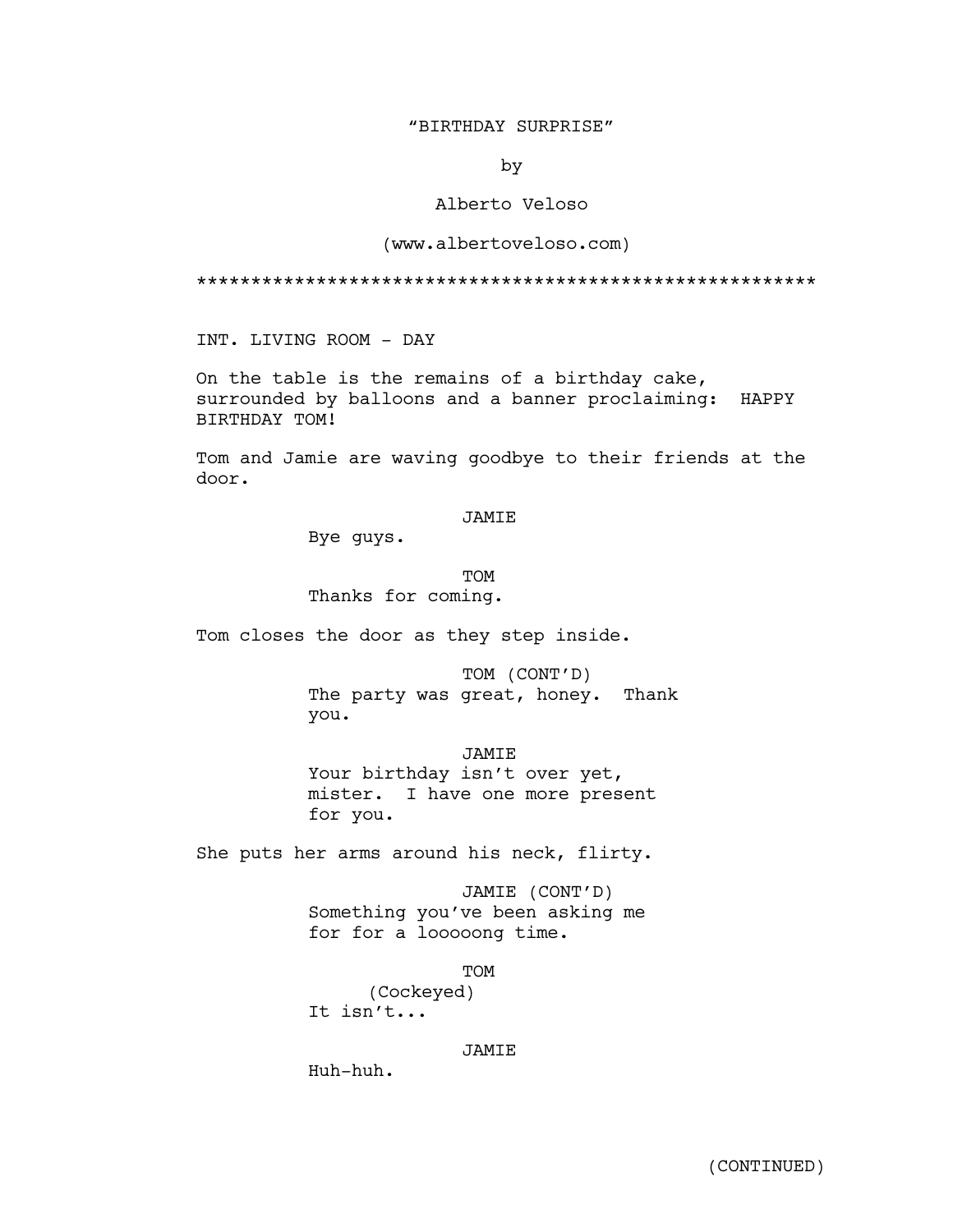#### TOM

(Disbelief)

Nah.

# JAMIE

You just better hurry up, Mister, cause there's someone waiting for us in the bedroom.

Jamie walks away. Tom stares at her in disbelief, but quickly follows.

INT. BEDROOM - DAY

We hear them approach.

TOM (O.S.) Honey, I don't know what to say. This... this is the best birthday present a man could ever ask for.

The door flies open and the couple enters.

JAMIE

Tada!

Tom's face floods with shock.

TOM

What the hell--?

On their bed is Ralph, hairy, greasy, and unattractive. He's in his whitey-tighty underwear, lying seductively on the bed.

#### RALPH

(In a deep, monotone voice) What up, Tom? You ready to rock my world?

TOM Ralph, what the fuck are you doing here?

JAMIE We're going to have a threesome with him.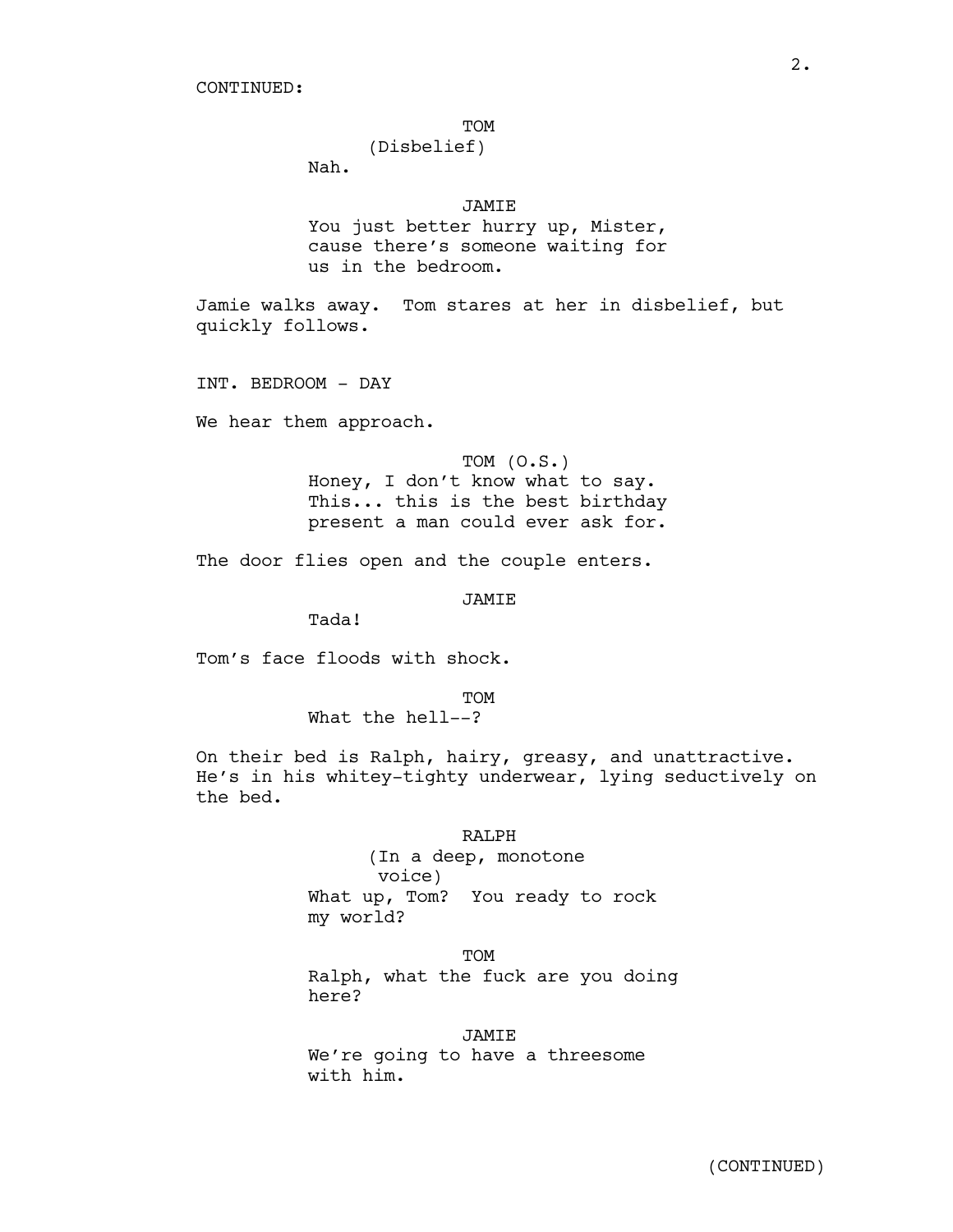### TOM

(To Jamie) A threesome! Are you crazy?

## JAMIE

But isn't that what you've been asking me for even since we got married.

TOM

Yeah, but not this kind of threesome.

### RALPH

It's totally cool, Tom. I'm new to this too. We'll pleasure each other's nerves away.

TOM

(Confused/Disgusted) What the--? Jamie.

### JAMIE

(Starting to get upset) Tom, I just wanted to do something special on your birthday.

TOM

But why the fuck would you pick a guy for a threesome? I'm not gay.

RALPH

(In a particularly gay pose) I'm not gay either.

### JAMIE

I just... I thought this is what you wanted.

**TOM** 

This is as far from "What I wanted" as you could get. I mean, honestly, Ralph? He's my mechanic for god's sake.

### RALPH

I'm gonna make you feel like a woman.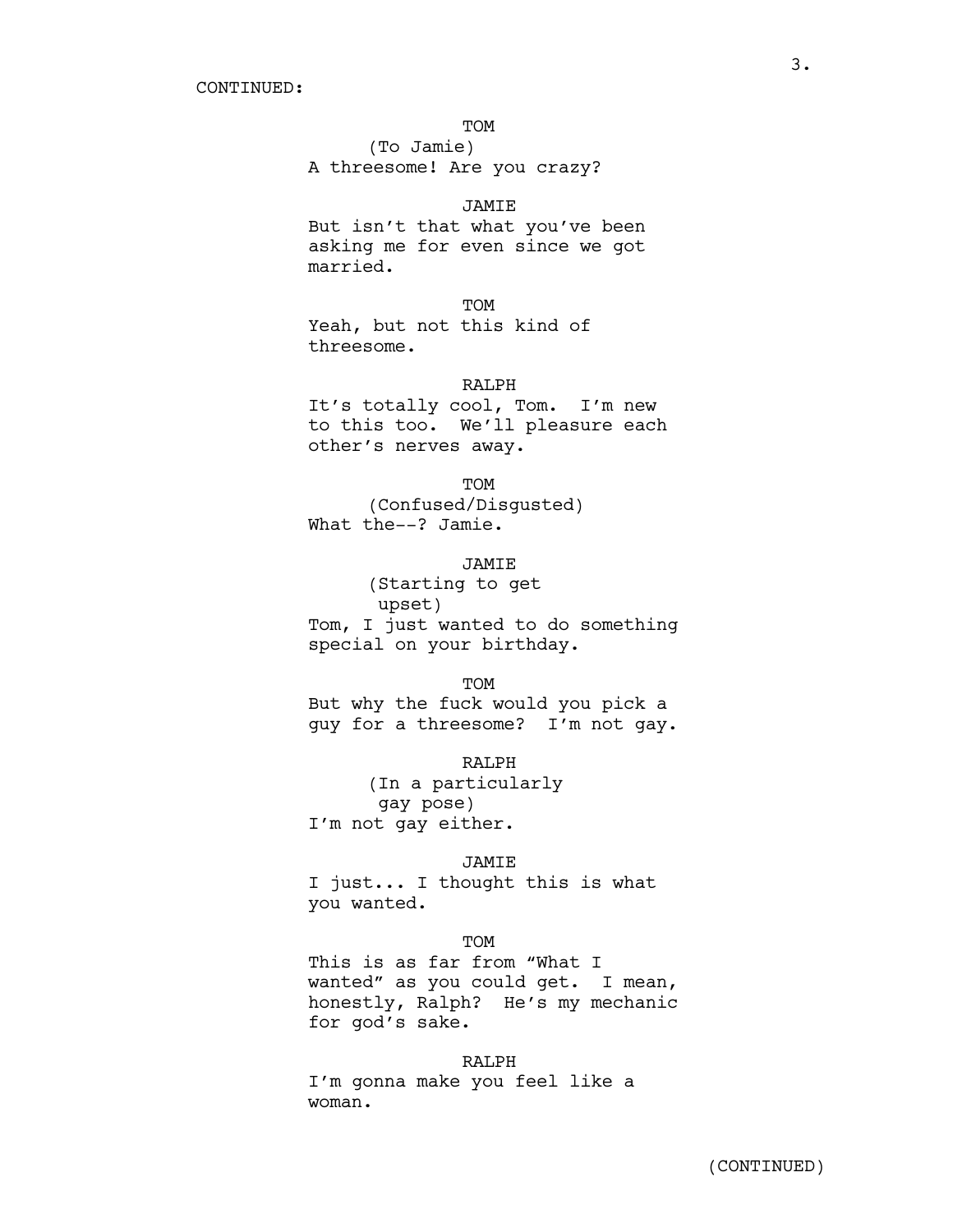CONTINUED: (2)

TOM

Ewwwww. No.

Jamie starts CRYING.

Tom looks over at her.

TOM (CONT'D) Jamie, no. Don't cry.

Tom starts comforting her.

JAMIE (Her voice becomes increasingly high pitched) I just wanted to do something really nice for you and you hate it.

TOM No. I mean. I don't hate... it.

JAMIE

You hate it.

TOM Hate's a strong word.

JAMIE

You hate it.

TOM

It's just came as a bit of a shock, is all.

JAMIE

This is your 30th birthday and I wanted to give you something to remember and now it's ruined...

Jamie starts WAILING.

TOM There, there, Jaime. Don't cry. It's a... it's a good present.

JAMIE (REALLY high pitched) You hate it!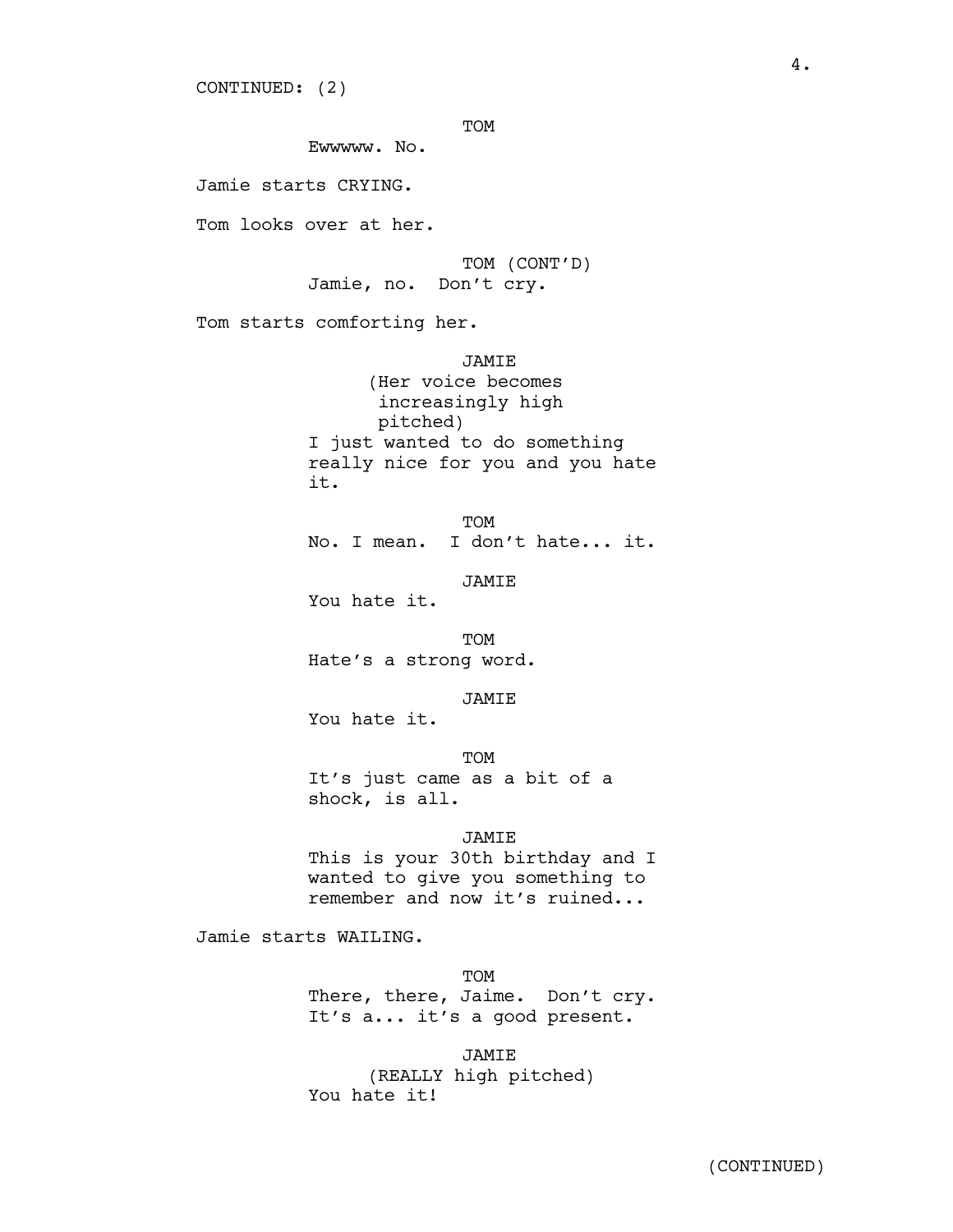TOM No, I... I like it. I really (Struggling to say the words) ... really like it.

JAMIE (Starting to calm down) Really?

#### **TOM**

Uh-huh.

They both start to look over to Ralph.

Tom with a face full of fear.

Jamie happy that her present worked out.

Ralph smacks his lips.

# CUT TO:

EXT. HOUSE - HOURS LATER

Hours have passed. Night has fallen.

INT. BEDROOM - CONTINUOUS

Jamie rolls of Tom in bed.

#### JAMIE

Oh, wow.

Tom is in the middle, just paralyzed with shock.

Ralph is wiping his mouth.

JAMIE (CONT'D) That was amazing.

RALPH Like flushing the brake fluids in a Dodge Magnunm.

JAMIE (Elated/Post-orgasim) Um-hm. You said it.

Tom just lays there, staring up in shock.

(CONTINUED)